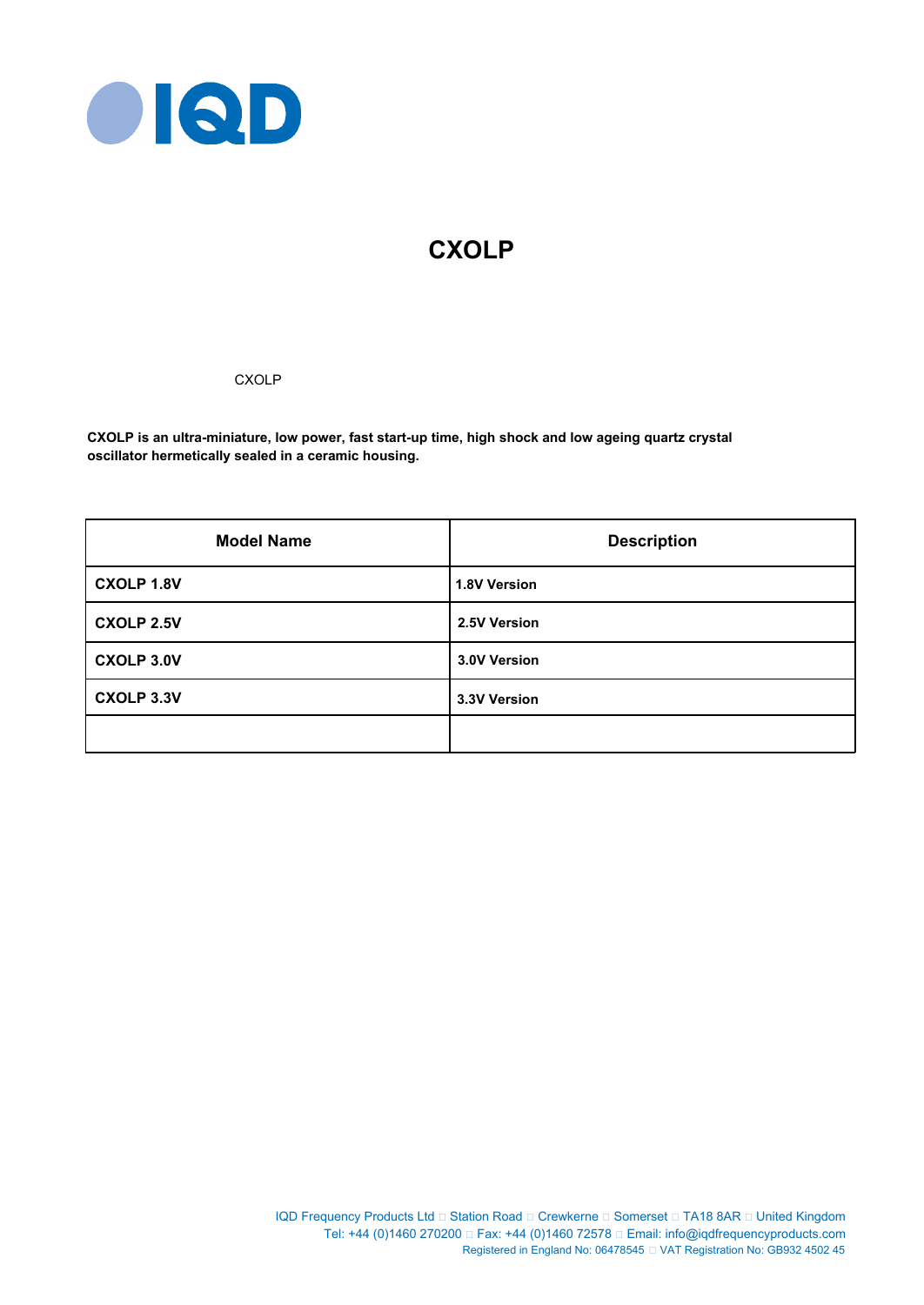



**CXOLP 1.8V Crystal Clock Oscillator Specification**

### **ISSUE 1; June 2019**

#### **Description**

- This product is designed and manufactured by Statek Corporation in California, USA and distributed by IQD. CXOLP is an ultra-miniature, low power, fast start-up time, high shock and low ageing quartz crystal oscillator hermetically sealed in a ceramic housing.
- SM1 Gold Plated (RoHS) SM4 Solder Plated (RoHS)
- FEATURES:
- - Low current consumption (55μA @ 1MHz) Fast start-up (1ms typical) Tight tolerance High shock resistance (10000G typical) Low ageing Hermetically sealed ceramic package
- APPLICATIONS:  $\blacksquare$ Military, Aerospace & Avionics Communications Battery Operated Devices Navigation ICAD Devices GPS Industrial, Computer & Communications Wireless Telemetry Handheld instrumentation Transponder/Animal migration Medical Patient monitoring Infusion Pumps

#### **Frequency Parameters**

- Frequency 1.0MHz to 8.50MHz  $\blacksquare$
- $\blacksquare$

 $\blacksquare$ 

- Frequency Tolerance  $±25.00$ ppm Tolerance Condition @ 25°C Frequency Stability ±10.00ppm to ±100.00ppm
- Ageing  $\pm 2$ ppm max in 1st year  $\blacksquare$ Note: Other Frequency Tolerances are available - please  $\blacksquare$ contact an IQD sales office

#### **Electrical Parameters**

- Supply Voltage 1.8V ±10%  $\blacksquare$
- 
- n Supply Voltage (absolute maximum rating): -0.5V to 5.0V
- o Supply Current (@ 1.8V): 2MHz (@ 25°C and load=5pF): 65μA typ 4MHz (@ 25°C and load=5pF): 115μA typ 8MHz (@ 25°C and load=5pF): 210μA typ
- $\blacksquare$ Please note that all data is only valid at 25°C unless otherwise stated.

# **Operating Temperature Ranges**

- $-10$  to  $70^{\circ}$ C
- -40 to 85°C  $\blacksquare$
- $-55$  to 125 $^{\circ}$ C

#### **Output Details**

 $\blacksquare$ 

- Output Compatibility CMOS
	- Drive Capability 5pF
- $\blacksquare$ Note: Other output loads available - please contact IQD sales
- office. Output Levels:  $\blacksquare$ Output High Voh: 90%Vs min
- Output Low Vol: 10%Vs max
- Rise Time ( $@$  3.3V, 5pF//1M $\Omega$  load): 5.5ns typ Fall Time (@ 3.3V, 5pF//1MΩ load): 5.0ns typ



#### **Outline (mm) SM1 = Gold Plated (RoHS)**



 $0.52$  max 3

Underside View



 $\frac{8}{10}$ 

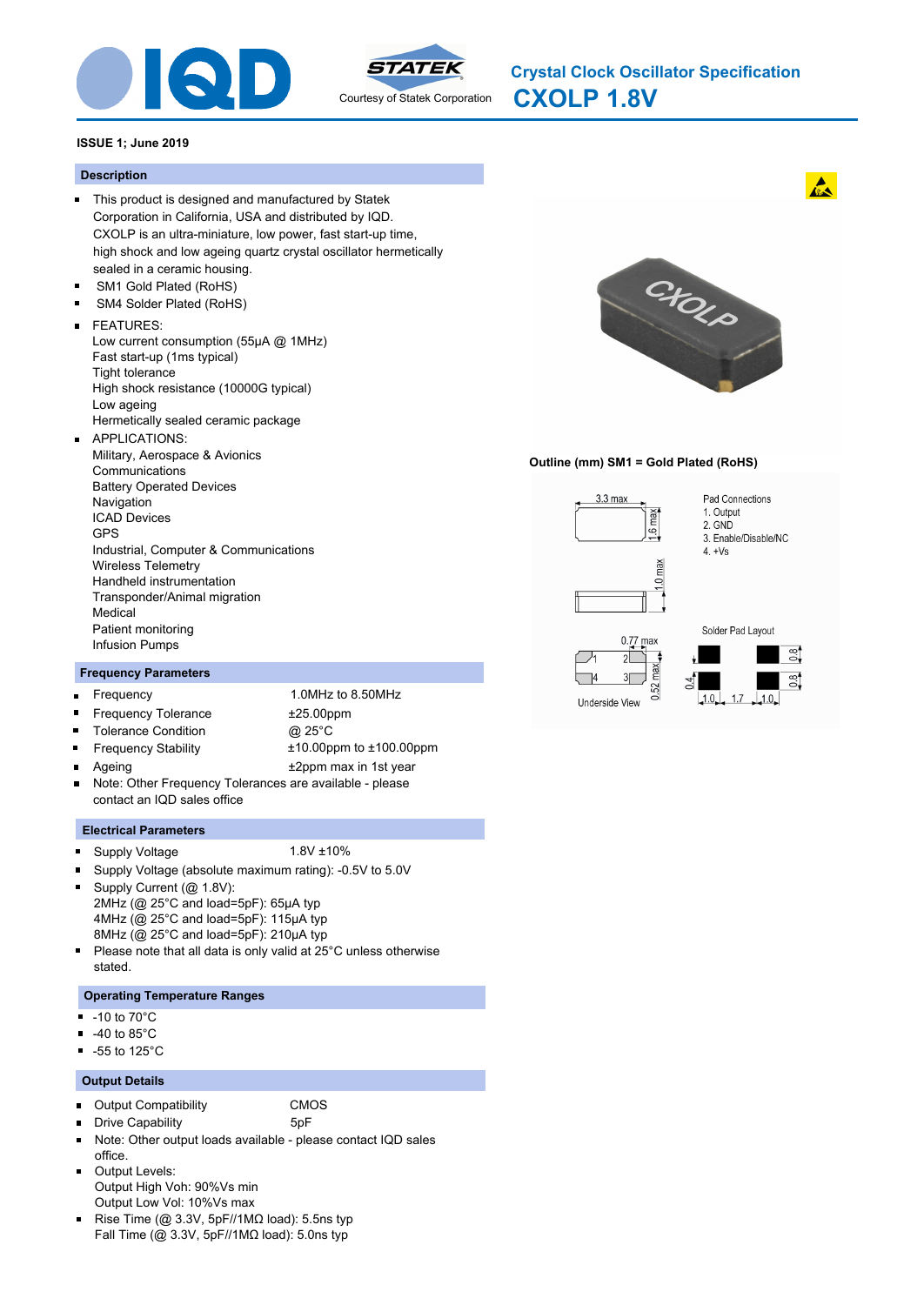



**CXOLP 1.8V Crystal Clock Oscillator Specification**

# **ISSUE 1; June 2019**

## **Output Control**

Start Up Time: 1ms typ

# **Environmental Parameters**

- Storage Temperature Range: –55 to 125°C  $\blacksquare$
- × Shock: 10000G, 0.3ms, 1/2 sine
- Higher Shock available please contact IQD sales office.  $\blacksquare$
- Vibration: per MIL-STD-202G, Method 204D. Cond.D, 20G,  $\blacksquare$ 10Hz-2000Hz swept sine

# **Manufacturing Details**

Maximum Process Temperature: 260°C max (for 20s max)

# **Ordering Information**

- Frequency\* Model\* Supply Voltage\* Termination Variant\* Output Frequency Tolerance (@ 25°C)\* Operating Temperature Range\* Pad 3 Function\* (minimum required\*) **Termination Variants:** SM1 = Gold Plated (RoHS) SM4 = Solder Plated (RoHS)
- **Example** 2MHz CXOLP 1.8V SM1 CMOS ±50ppm –40 to 85C NC

#### **Compliance**

- RoHS Status (2015/863/EU) Compliant  $\blacksquare$
- REACh Status **Compliant**  $\blacksquare$
- MSL Rating (JDEC-STD-033): Not Applicable  $\blacksquare$

### **Packaging Details**

- Pack Style: Reel Tape & reel in accordance with EIA-481-D Pack Size: 1,000
- $\blacksquare$ Pack Style: Tray Supplied on a tray Pack Size: 1

#### **Electrical Specification - maximum limiting values 1.8V ±10%**

| Frequency<br>Min | Frequency<br>Max | Temperature<br>Range | <b>Stability</b> | Current<br><b>Draw</b>   | <b>Rise and Fall</b><br><b>Time</b> | Duty Cycle |
|------------------|------------------|----------------------|------------------|--------------------------|-------------------------------------|------------|
|                  |                  | °C                   | ppm              | mA                       | ns                                  | %          |
| 1.0MHz           | 8.5MHz           | $-10$ to $70$        | ±10.0            | $\overline{\phantom{a}}$ | $\overline{\phantom{a}}$            | 40/60%     |
|                  |                  | $-40$ to 85          | ±20.0            | $\overline{\phantom{0}}$ | $\overline{\phantom{a}}$            | 40/60%     |
|                  |                  | $-55$ to 125         | ±40.0            | $\overline{\phantom{a}}$ | $\overline{\phantom{0}}$            | 40/60%     |

*This document was correct at the time of printing; please contact your local sales office for the latest version. Click to view latest version on our website.*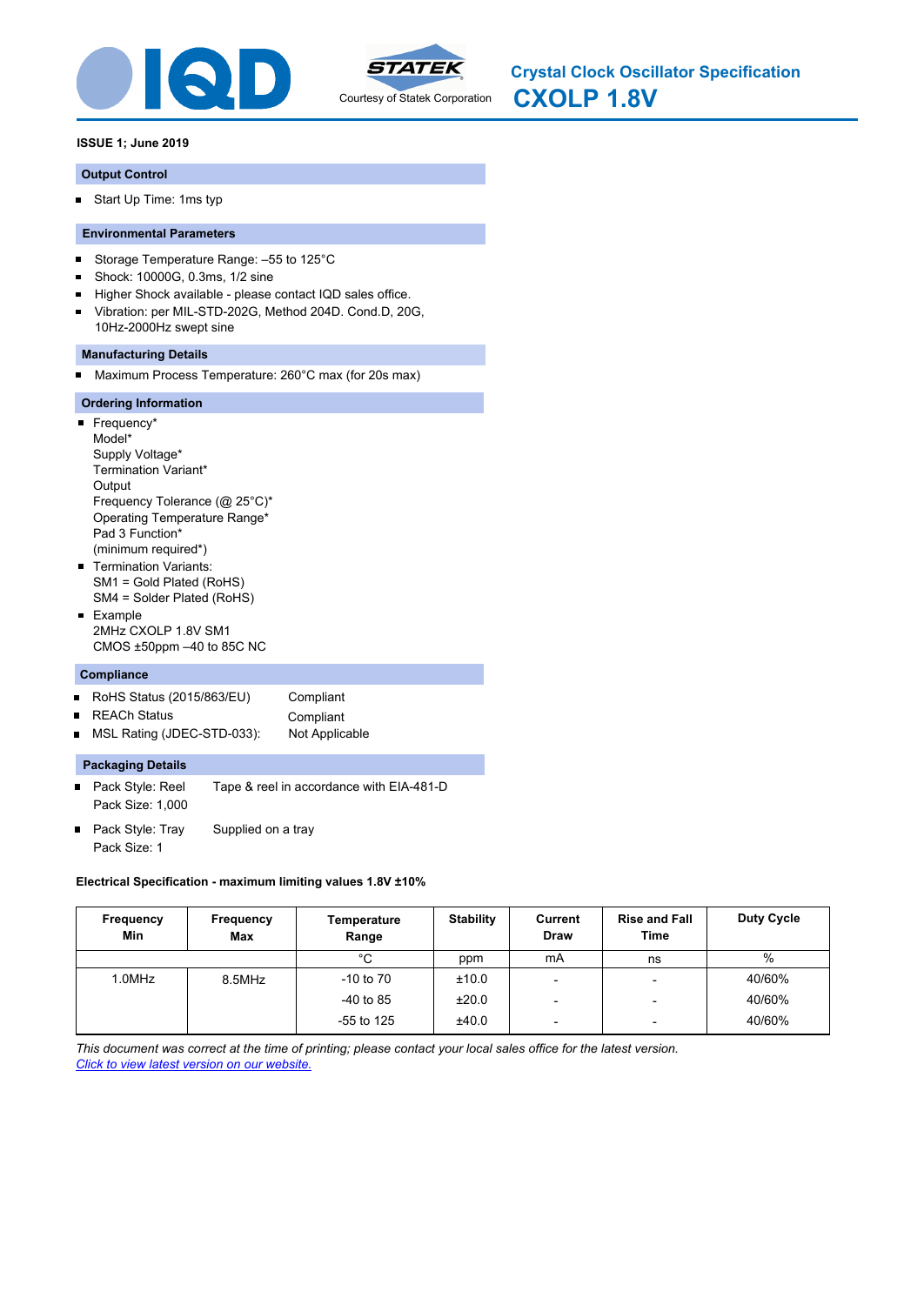



**CXOLP 2.5V Crystal Clock Oscillator Specification**

### **ISSUE 1; June 2019**

#### **Description**

- This product is designed and manufactured by Statek Corporation in California, USA and distributed by IQD. CXOLP is an ultra-miniature, low power, fast start-up time, high shock and low ageing quartz crystal oscillator hermetically sealed in a ceramic housing.
- SM1 Gold Plated (RoHS) SM4 Solder Plated (RoHS)
- FEATURES:
- Low current consumption (55μA @ 1MHz) Fast start-up (1ms typical) Tight tolerance High shock resistance (10000G typical) Low ageing Hermetically sealed ceramic package APPLICATIONS:  $\blacksquare$
- Military, Aerospace & Avionics Communications Battery Operated Devices Navigation ICAD Devices GPS Industrial, Computer & Communications Wireless Telemetry Handheld instrumentation Transponder/Animal migration Medical Patient monitoring Infusion Pumps

#### **Frequency Parameters**

- Frequency 1.0MHz to 8.50MHz  $\blacksquare$
- $\blacksquare$

 $\blacksquare$ 

- Frequency Tolerance  $±25.00$ ppm Tolerance Condition @ 25°C Frequency Stability ±10.00ppm to ±100.00ppm
- Ageing  $\pm 2$ ppm max in 1st year  $\blacksquare$ Note: Other Frequency Tolerances are available - please  $\blacksquare$ contact an IQD sales office

#### **Electrical Parameters**

- Supply Voltage 2.5V ±10%  $\blacksquare$
- 
- n Supply Voltage (absolute maximum rating): -0.5V to 5.0V
- $\blacksquare$ Supply Current (@ 2.5V): 2MHz (@ 25°C and load=5pF): 85μA typ 4MHz (@ 25°C and load=5pF): 150μA typ 8MHz (@ 25°C and load=5pF): 285μA typ
- $\blacksquare$ Please note that all data is only valid at 25°C unless otherwise stated.

# **Operating Temperature Ranges**

- $-10$  to  $70^{\circ}$ C
- -40 to 85°C  $\blacksquare$
- $-55$  to 125 $^{\circ}$ C

### **Output Details**

- Output Compatibility CMOS
	-
- $\blacksquare$ Drive Capability 5pF  $\blacksquare$ Note: Other output loads available - please contact IQD sales
- office. Output Levels:  $\blacksquare$
- Output High Voh: 90%Vs min Output Low Vol: 10%Vs max
- Rise Time ( $@$  3.3V, 5pF//1M $\Omega$  load): 5.5ns typ Fall Time (@ 3.3V, 5pF//1MΩ load): 5.0ns typ



### **Outline (mm) SM1 = Gold Plated (RoHS)**







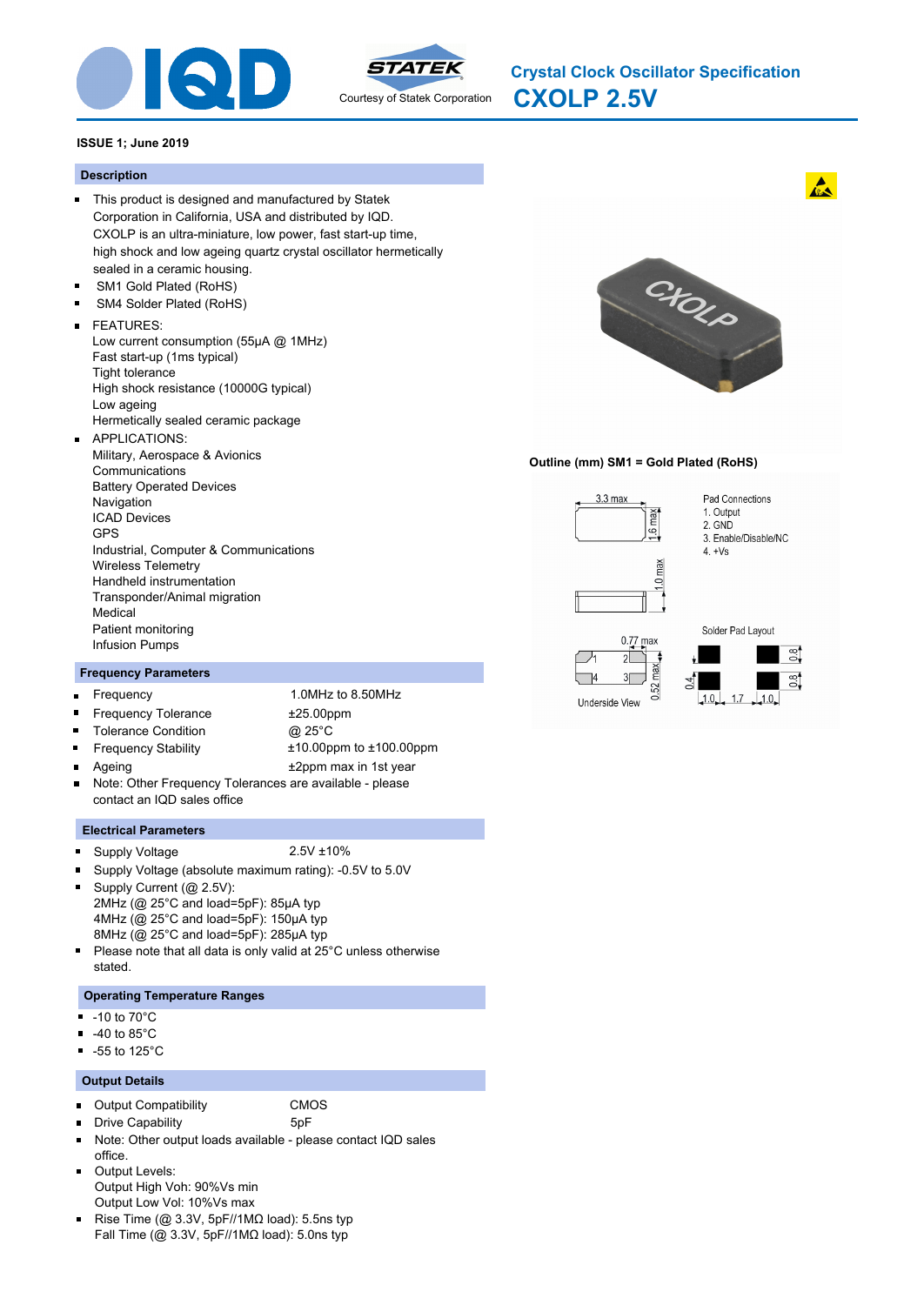



**CXOLP 2.5V Crystal Clock Oscillator Specification**

# **ISSUE 1; June 2019**

## **Output Control**

Start Up Time: 1ms typ

# **Environmental Parameters**

- Storage Temperature Range: –55 to 125°C  $\blacksquare$
- × Shock: 10000G, 0.3ms, 1/2 sine
- Higher Shock available please contact IQD sales office.  $\blacksquare$
- Vibration: per MIL-STD-202G, Method 204D. Cond.D, 20G,  $\blacksquare$ 10Hz-2000Hz swept sine

# **Manufacturing Details**

Maximum Process Temperature: 260°C max (for 20s max)

# **Ordering Information**

- Frequency\* Model\* Supply Voltage\* Termination Variant\* **Output** Frequency Tolerance (@ 25°C)\* Operating Temperature Range\* Pad 3 Function\* (minimum required\*) **Termination Variants:** SM1 = Gold Plated (RoHS) SM4 = Solder Plated (RoHS)
- **Example** 2MHz CXOLP 2.5V SM1 CMOS ±50ppm –40 to 85C NC

#### **Compliance**

- RoHS Status (2015/863/EU) Compliant  $\blacksquare$
- REACh Status **Compliant**  $\blacksquare$
- MSL Rating (JDEC-STD-033): Not Applicable  $\blacksquare$

### **Packaging Details**

- Pack Style: Tray Supplied on a tray Pack Size: 1
- $\blacksquare$ Pack Style: Reel Tape & reel in accordance with EIA-481-D Pack Size: 1,000

# **Electrical Specification - maximum limiting values 2.5V ±10%**

| Frequency<br>Min | Frequency<br>Max | Temperature<br>Range | <b>Stability</b> | Current<br><b>Draw</b>   | <b>Rise and Fall</b><br><b>Time</b> | <b>Duty Cycle</b> |
|------------------|------------------|----------------------|------------------|--------------------------|-------------------------------------|-------------------|
|                  |                  | °C                   | ppm              | mA                       | ns                                  | %                 |
| 1.0MHz           | 8.5MHz           | $-10$ to $70$        | ±10.0            | -                        | $\overline{\phantom{a}}$            | 40/60%            |
|                  |                  | -40 to 85            | ±20.0            | -                        | $\overline{\phantom{0}}$            | 40/60%            |
|                  |                  | $-55$ to 125         | ±40.0            | $\overline{\phantom{0}}$ | $\overline{\phantom{a}}$            | 40/60%            |

*This document was correct at the time of printing; please contact your local sales office for the latest version. Click to view latest version on our website.*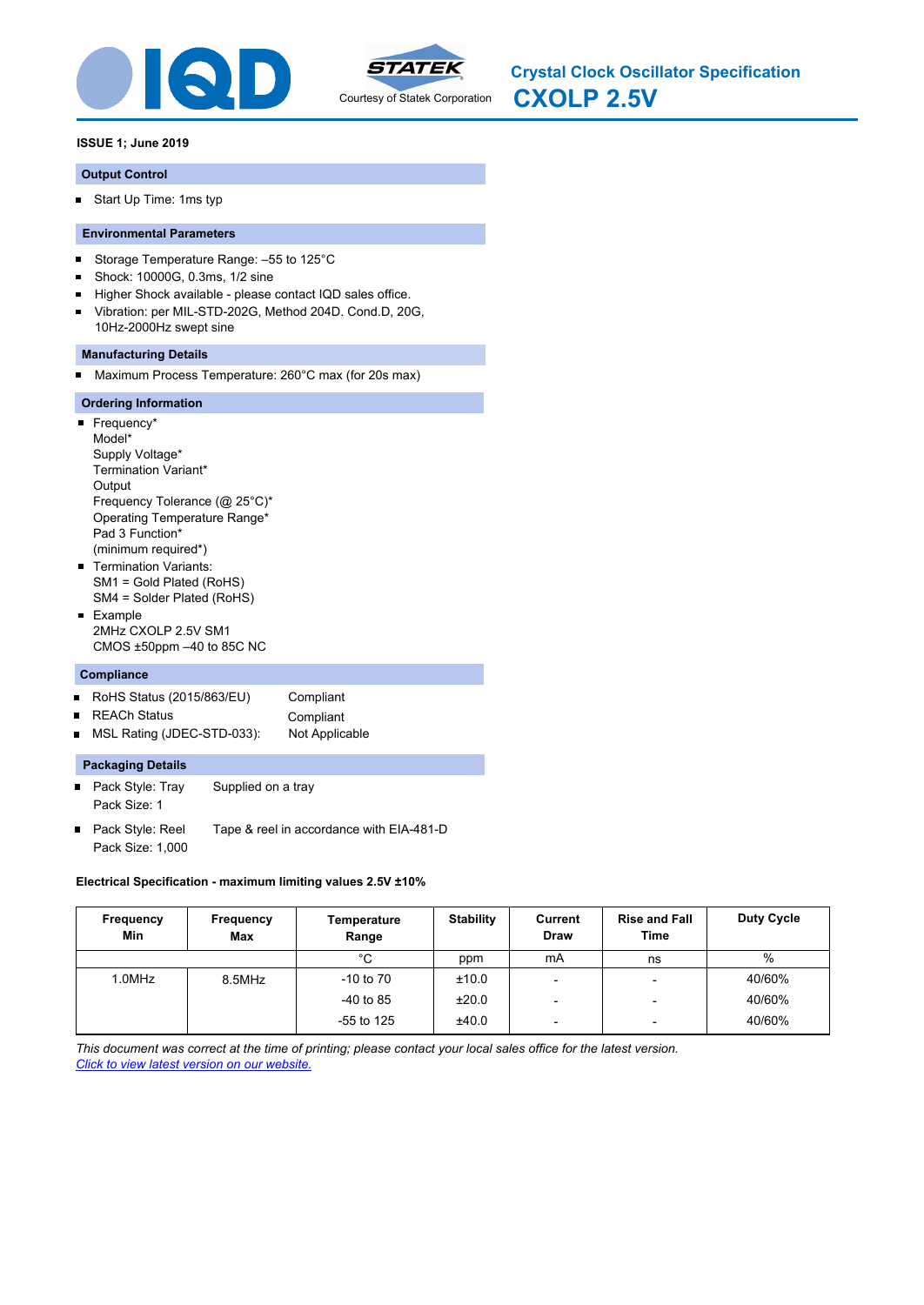



**CXOLP 3.0V Crystal Clock Oscillator Specification**

### **ISSUE 1; April 2020**

#### **Description**

- This product is designed and manufactured by Statek Corporation in California, USA and distributed by IQD. CXOLP is an ultra-miniature, low power, fast start-up time, high shock and low ageing quartz crystal oscillator hermetically sealed in a ceramic housing.
- SM1 Gold Plated (RoHS) SM4 Solder Plated (RoHS)
- FEATURES:
- - Low current consumption (55μA @ 1MHz) Fast start-up (1ms typical) Tight tolerance High shock resistance (10000G typical) Low ageing Hermetically sealed ceramic package
- APPLICATIONS:  $\blacksquare$ Military, Aerospace & Avionics Communications Battery Operated Devices Navigation ICAD Devices GPS Industrial, Computer & Communications Wireless Telemetry Handheld instrumentation Transponder/Animal migration Medical Patient monitoring Infusion Pumps

#### **Frequency Parameters**

- Frequency 1.0MHz to 8.50MHz  $\blacksquare$
- $\blacksquare$

 $\blacksquare$ 

- Frequency Tolerance  $±25.00$ ppm Tolerance Condition @ 25°C Frequency Stability ±10.00ppm to ±100.00ppm
- Ageing  $\pm 2$ ppm max in 1st year  $\blacksquare$ Note: Other Frequency Tolerances are available - please  $\blacksquare$ contact an IQD sales office

#### **Electrical Parameters**

- Supply Voltage 3.0V ±10%  $\blacksquare$
- 
- n Supply Voltage (absolute maximum rating): -0.5V to 5.0V
- o Supply Current (@ 3.3V): 2MHz (@ 25°C and load=5pF): 110μA typ 4MHz (@ 25°C and load=5pF): 175μA typ 8MHz (@ 25°C and load=5pF): 365μA typ
- $\blacksquare$ Please note that all data is only valid at 25°C unless otherwise stated.

# **Operating Temperature Ranges**

- $-10$  to  $70^{\circ}$ C
- -40 to 85°C  $\blacksquare$
- $-55$  to 125 $^{\circ}$ C

### **Output Details**

 $\blacksquare$ 

- Output Compatibility CMOS
	- Drive Capability 5pF
- $\blacksquare$ Note: Other output loads available - please contact IQD sales
- office. Output Levels:  $\blacksquare$
- Output High Voh: 90%Vs min Output Low Vol: 10%Vs max
- Rise Time ( $@$  3.3V, 5pF//1M $\Omega$  load): 5.5ns typ Fall Time (@ 3.3V, 5pF//1MΩ load): 5.0ns typ



### **Outline (mm) SM1 = Gold Plated (RoHS)**







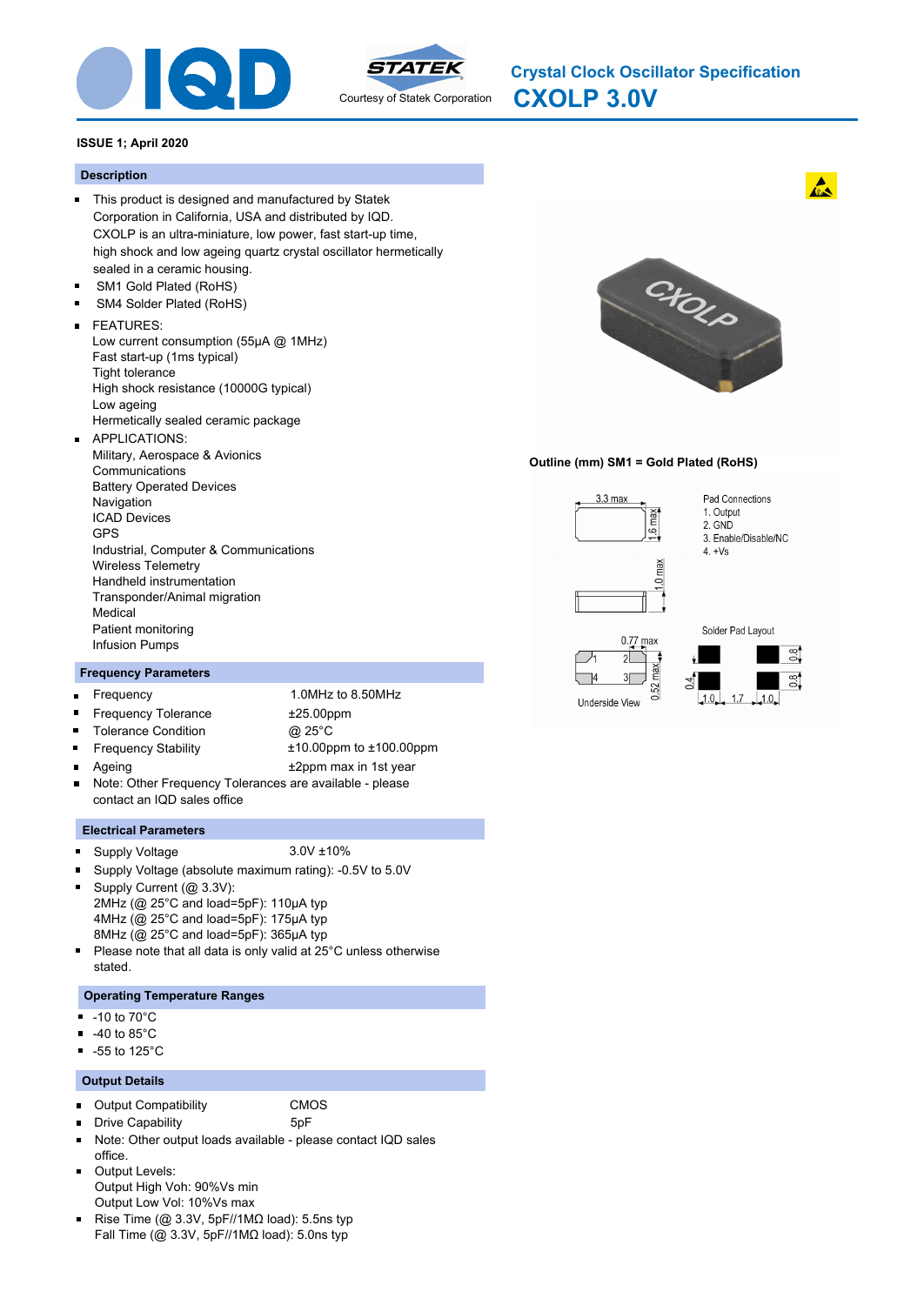



**CXOLP 3.0V Crystal Clock Oscillator Specification**

# **ISSUE 1; April 2020**

#### **Output Control**

Start Up Time: 1ms typ

### **Environmental Parameters**

- Storage Temperature Range: –55 to 125°C  $\blacksquare$
- × Shock: 10000G, 0.3ms, 1/2 sine
- Higher Shock available please contact IQD sales office.  $\blacksquare$
- Vibration: per MIL-STD-202G, Method 204D. Cond.D, 20G,  $\blacksquare$ 10Hz-2000Hz swept sine

#### **Manufacturing Details**

Maximum Process Temperature: 260°C max (for 20s max)

#### **Ordering Information**

- Frequency\* Model\* Supply Voltage\* Termination Variant\* **Output** Frequency Tolerance (@ 25°C)\* Operating Temperature Range\* Pad 3 Function\* (minimum required\*) **Termination Variants:** SM1 = Gold Plated (RoHS) SM4 = Solder Plated (RoHS)
- **Example** 2MHz CXOLP 3.0V SM1 CMOS ±50ppm –40 to 85C NC

#### **Compliance**

- RoHS Status (2015/863/EU) Compliant  $\blacksquare$
- REACh Status **Compliant**  $\blacksquare$
- MSL Rating (JDEC-STD-033): Not Applicable  $\blacksquare$

### **Packaging Details**

- Pack Style: Reel Tape & reel in accordance with EIA-481-D Pack Size: 1,000
- $\blacksquare$ Pack Style: Tray Supplied on a tray Pack Size: 1

#### **Electrical Specification - maximum limiting values 3.0V ±10%**

| Frequency<br>Min | Frequency<br><b>Max</b> | Temperature<br>Range | <b>Stability</b> | Current<br><b>Draw</b>   | <b>Rise and Fall</b><br><b>Time</b> | <b>Duty Cycle</b> |
|------------------|-------------------------|----------------------|------------------|--------------------------|-------------------------------------|-------------------|
|                  |                         | °C                   | ppm              | mA                       | ns                                  | $\%$              |
| 1.0MHz           | 8.5MHz                  | $-10$ to $70$        | ±10.0            | $\overline{\phantom{0}}$ | $\overline{\phantom{0}}$            | 40/60%            |
|                  |                         | $-40$ to 85          | ±20.0            | $\overline{\phantom{0}}$ | $\overline{\phantom{a}}$            | 40/60%            |
|                  |                         | $-55$ to 125         | ±40.0            | $\overline{\phantom{0}}$ | $\overline{\phantom{0}}$            | 40/60%            |

*This document was correct at the time of printing; please contact your local sales office for the latest version. Click to view latest version on our website.*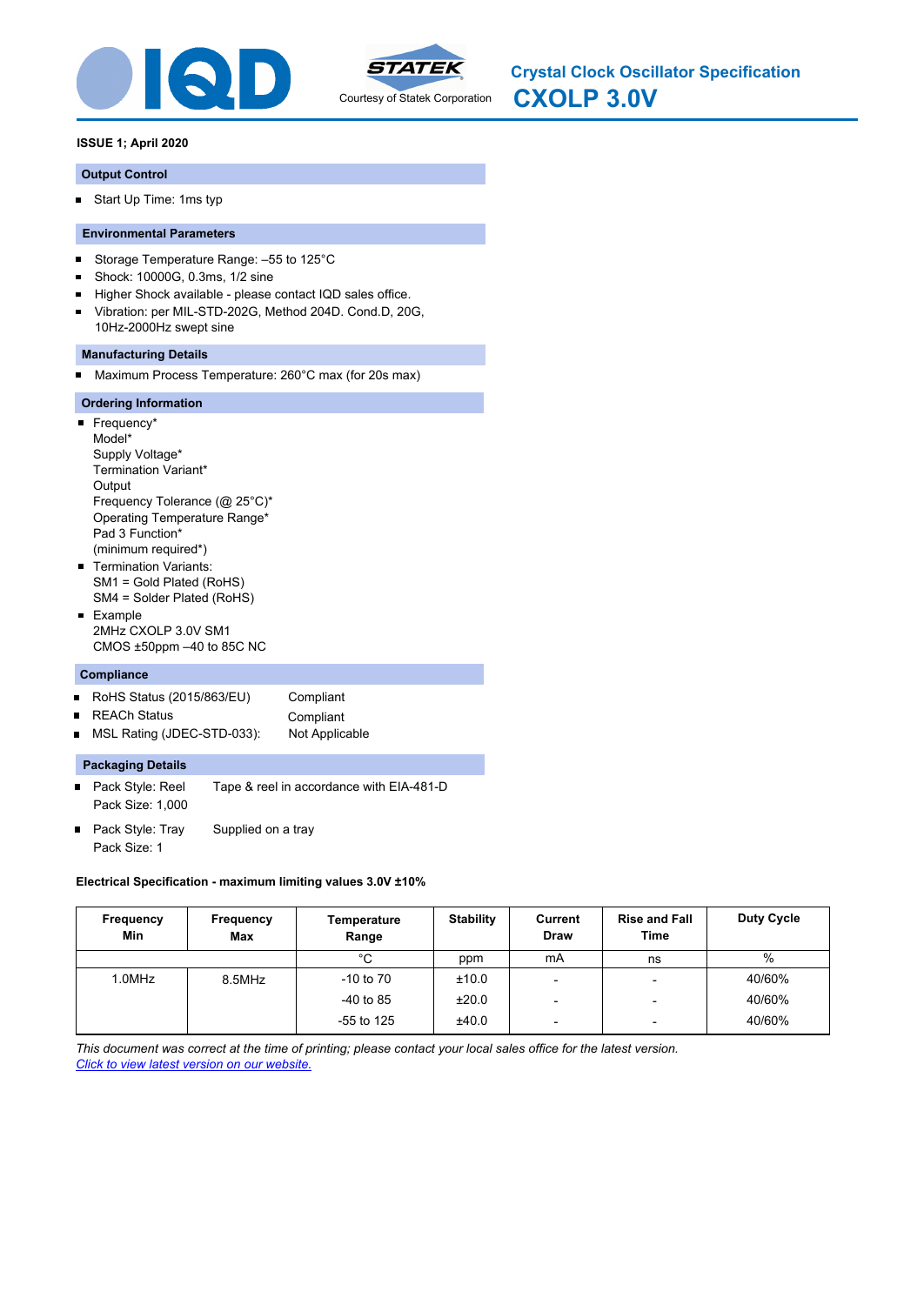



**CXOLP 3.3V Crystal Clock Oscillator Specification**

### **ISSUE 1; June 2019**

#### **Description**

- This product is designed and manufactured by Statek Corporation in California, USA and distributed by IQD. CXOLP is an ultra-miniature, low power, fast start-up time, high shock and low ageing quartz crystal oscillator hermetically sealed in a ceramic housing.
- SM1 Gold Plated (RoHS) SM4 Solder Plated (RoHS)
- FEATURES:
	- Low current consumption (55μA @ 1MHz) Fast start-up (1ms typical) Tight tolerance High shock resistance (10000G typical) Low ageing Hermetically sealed ceramic package APPLICATIONS:
- $\blacksquare$ Military, Aerospace & Avionics Communications Battery Operated Devices Navigation ICAD Devices GPS Industrial, Computer & Communications Wireless Telemetry Handheld instrumentation Transponder/Animal migration Medical Patient monitoring Infusion Pumps

### **Frequency Parameters**

- Frequency 1.0MHz to 8.50MHz  $\blacksquare$ Frequency Tolerance **±25.00ppm**
- $\blacksquare$ Tolerance Condition @ 25°C

 $\blacksquare$ 

 $\blacksquare$ 

- Frequency Stability ±10.00ppm to ±100.00ppm
- Ageing  $\pm 2$ ppm max in 1st year  $\blacksquare$ Note: Other Frequency Tolerances are available - please  $\blacksquare$ contact an IQD sales office

### **Electrical Parameters**

- Supply Voltage 3.3V ±10%
- n Supply Voltage (absolute maximum rating): -0.5V to 5.0V
- o Supply Current: 2MHz (@ 25°C and load=5pF): 110μA typ 4MHz (@ 25°C and load=5pF): 175μA typ 8MHz (@ 25°C and load=5pF): 365μA typ
- $\blacksquare$ Please note that all data is only valid at 25°C unless otherwise stated.

# **Operating Temperature Ranges**

- $-10$  to  $70^{\circ}$ C
- -40 to 85°C  $\blacksquare$
- $-55$  to 125 $^{\circ}$ C

### **Output Details**

 $\blacksquare$ 

- Output Compatibility CMOS
	- Drive Capability 5pF
- $\blacksquare$ Note: Other output loads available - please contact IQD sales
- office. Output Levels:  $\blacksquare$ Output High Voh: 90%Vs min
- Output Low Vol: 10%Vs max
- Rise Time ( $@$  3.3V, 5pF//1M $\Omega$  load): 5.5ns typ Fall Time (@ 3.3V, 5pF//1MΩ load): 5.0ns typ



### **Outline (mm) SM1 = Gold Plated (RoHS)**